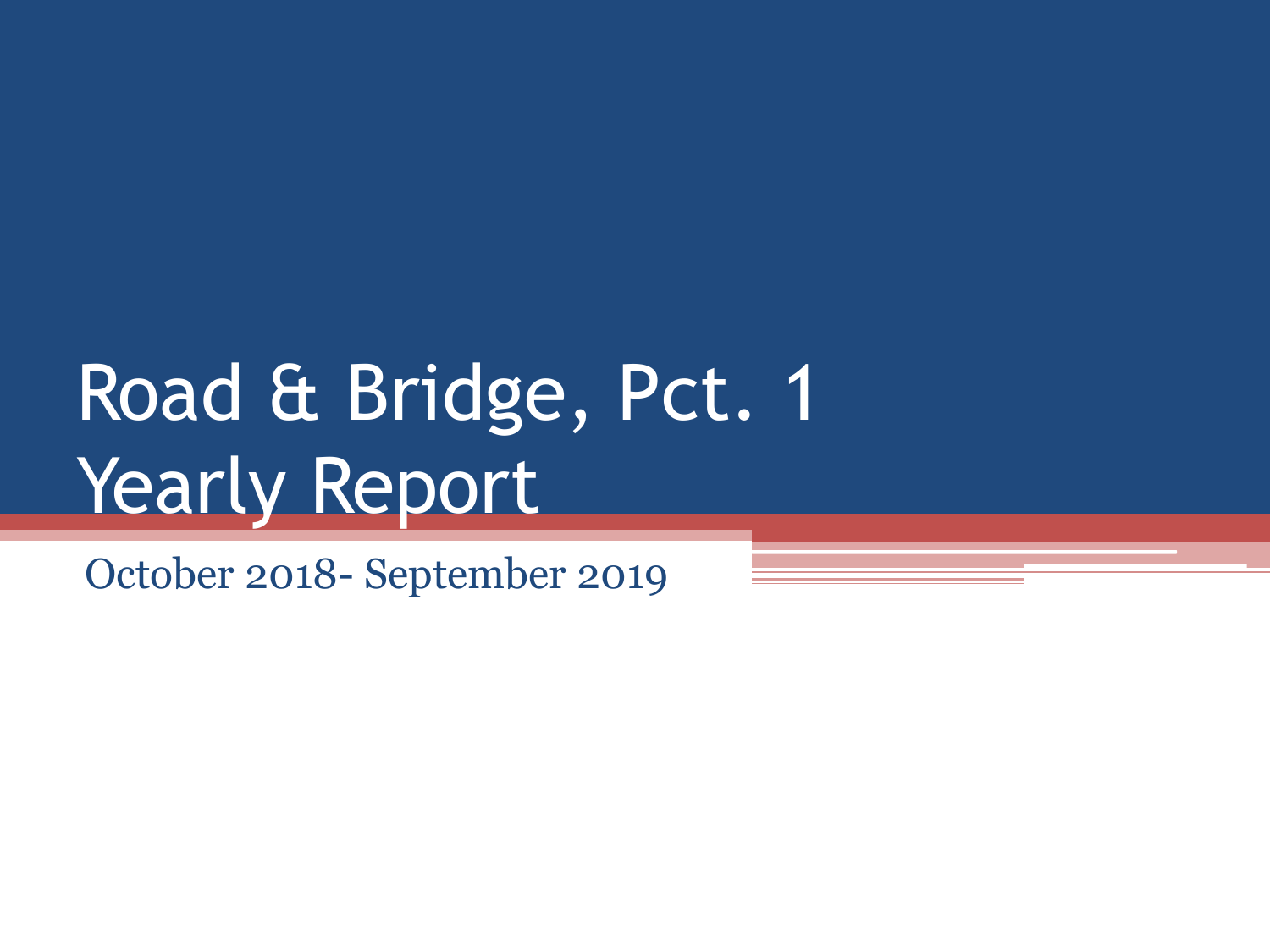#### Where is Precinct 1:

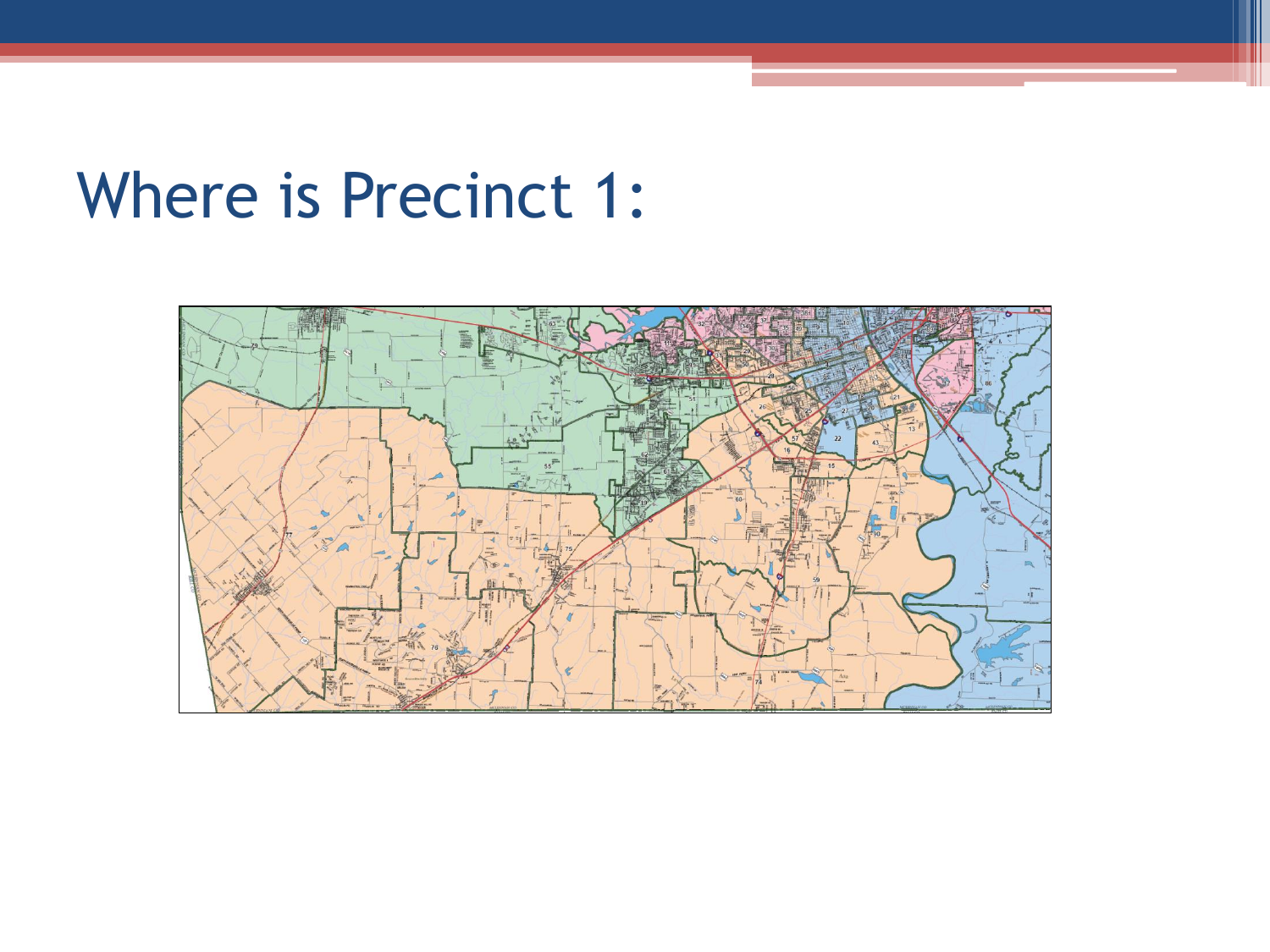### What are the daily task of the Road & Bridge Crew:

- Reconstructing roads
- Resealing roads
- Road patching
- Grading gravel roads
- Addressing drainage issues/ ditch work
- Shredding right-of-way
- Installing and replacing signage along County Roads
- Tree trimming within the County right-of-way
- Installing culverts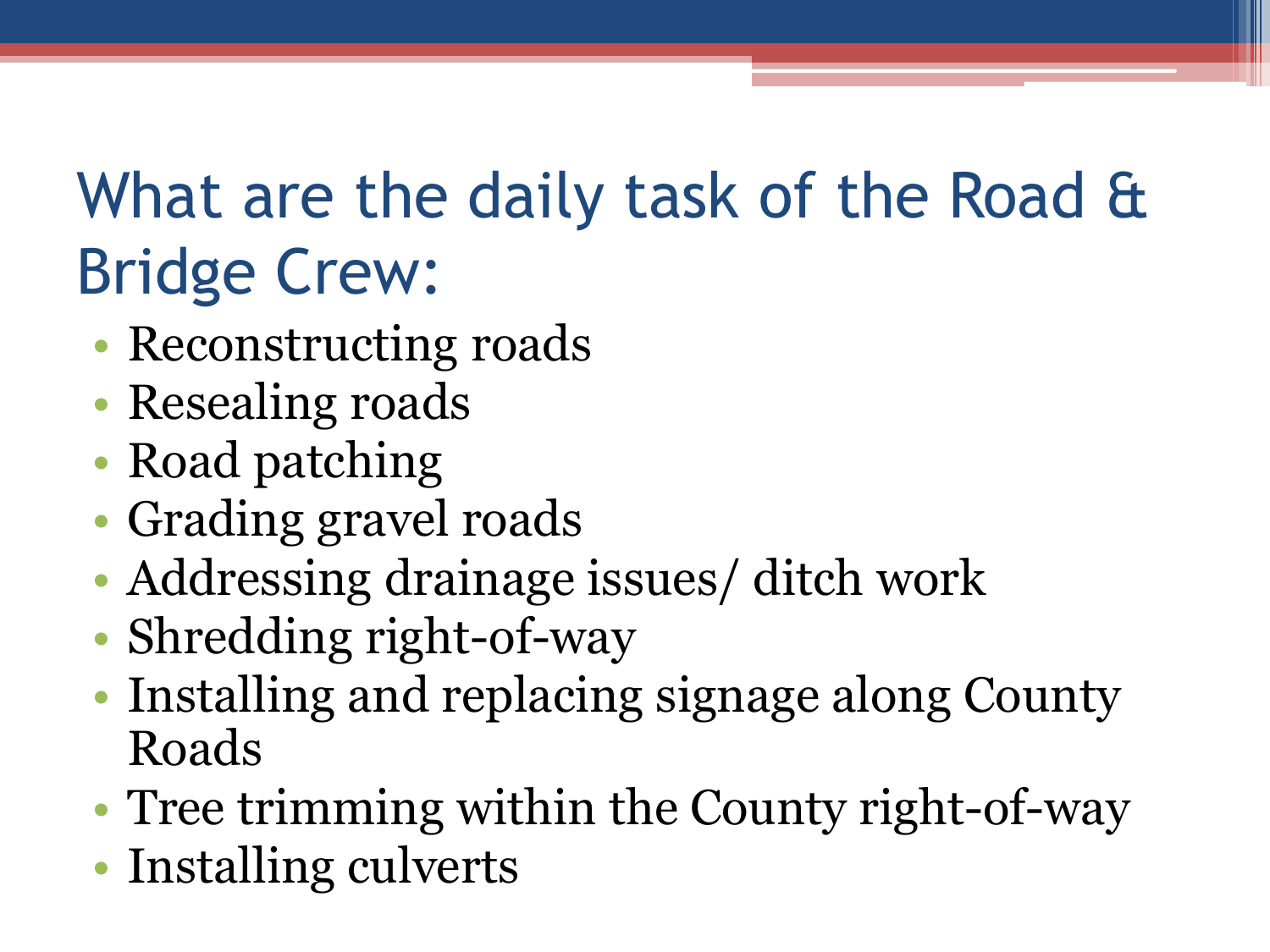#### FY 2019 Road Reconstructed: 15.43 Miles

- Buckellen 3.17 miles
- Old Perry Loop 1.07 miles
- Joy Lynn Road 1.06 miles
- Woodlawn 5.12 miles
- Gruetzner 1.22 miles
- 
- 
- N. Houston .54 miles
- East Tinsley 1.00 miles
- 
- 12<sup>th</sup> Street .50 miles

• Davis .95 miles • Ave C .37 miles • Neckar .43 miles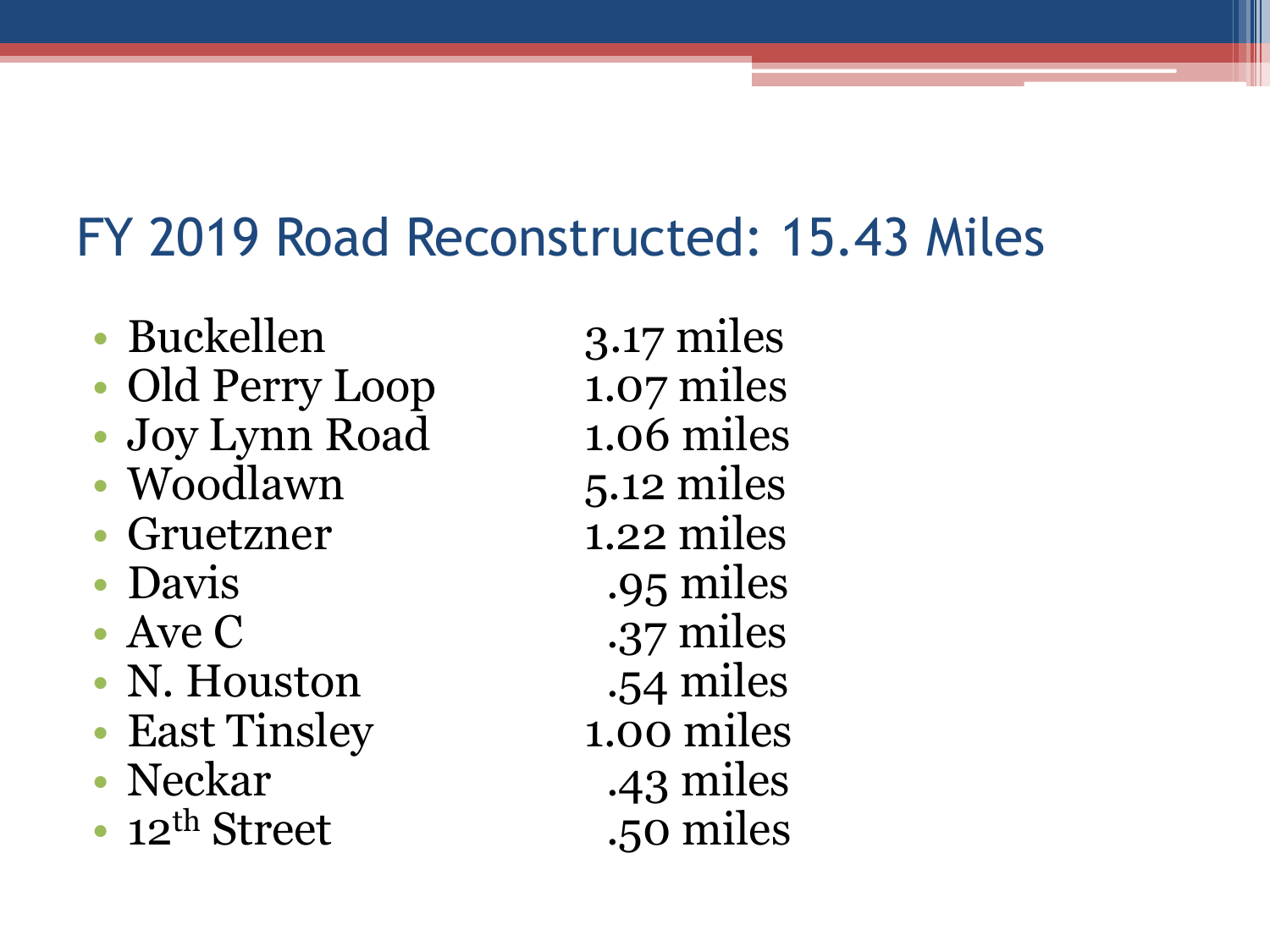#### FY 2019 Reseals: 34.16 Miles

- McKamie 1.20 miles
- Highview .47 miles
- Foggy Valley 1.75 miles
- Box Ranch 2.00 miles
- Howe Hill .93 miles
- Necker .43 miles
- Smith Lane 1.12 miles
- Red Bud Cir. 43 miles
- Deer Trail .24 miles
- Deer Bottom ... 12 miles
- Teague .68 miles
- S. Angus Wills .63 miles
- N. Agnus Wills .28 miles
- 
- Westward Trail .17 miles
- 
- 
- 
- -
- 
- 
- 
- - -
	-
	-
	-
- Peabody .31 miles
	-
	-
- Buckellen 3.17 miles
- Old Perry Loop 1.07 miles • Joy Lynn Road 1.06 miles • Woodlawn 5.12 miles • Gruetzner 1.22 miles • Davis .95 miles • East Tinsley 1.00 miles • Old Temple Road .75 miles • Cooksey 2.00 Miles • Berry .69 miles • Hobbs Lane .30 miles • Eastland Lake .45 miles • Radle Road .90 miles • Kramer Pass ... 80 miles • Monument Trail .62 miles • Foxtrot 1.40 miles
- Bullhide Creek 1.90 miles
- 
- 
-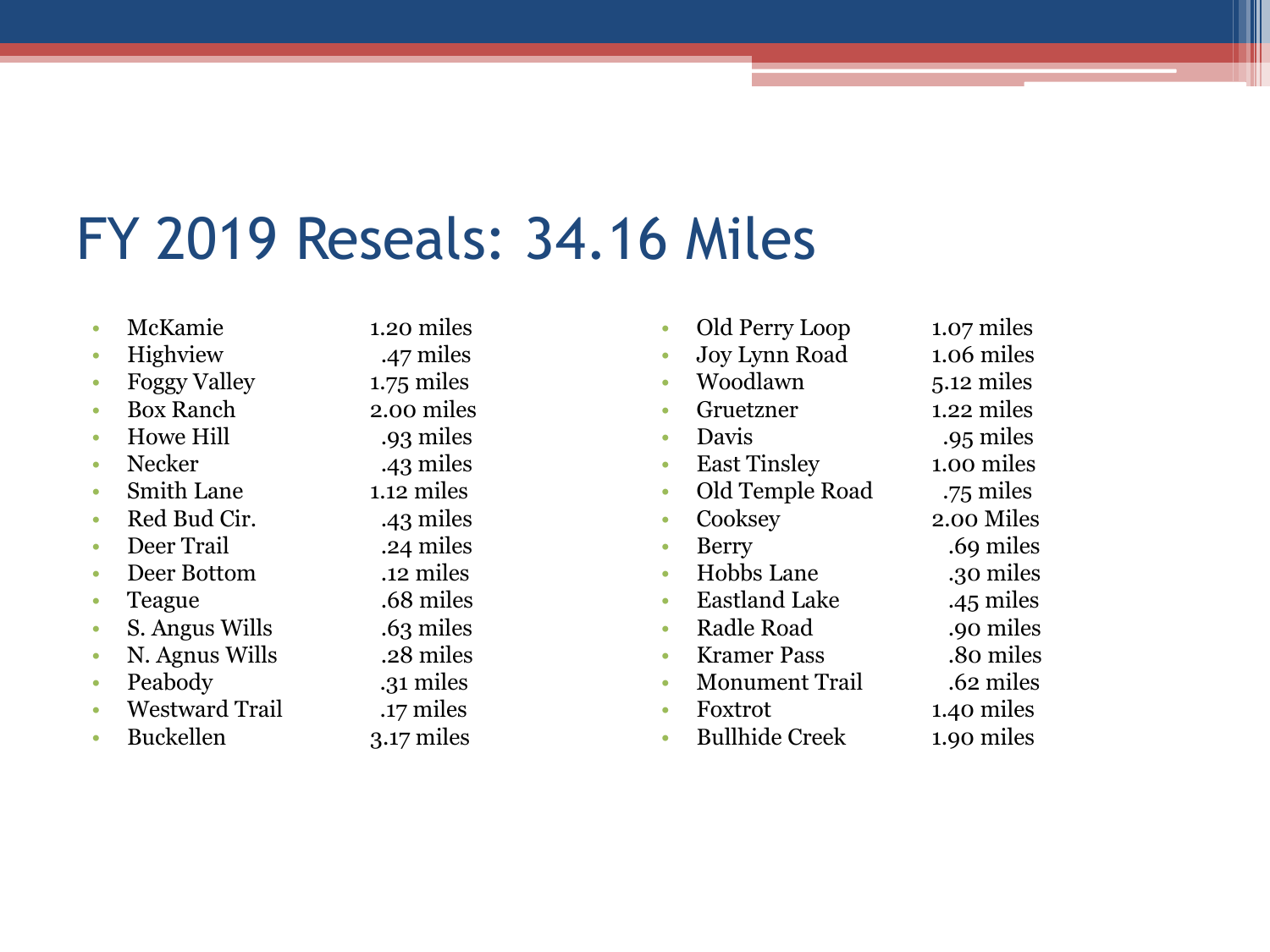## Large Precinct 1 Projects

- $\bullet$  **12<sup>th</sup> Street Bridge @ Cottonwood Creek was** completed October 2018
- Crunk Road @ Bullhide Creek bridge Completed November 2019
- Surrey Ridge Road Project Anticipated Completion January 2020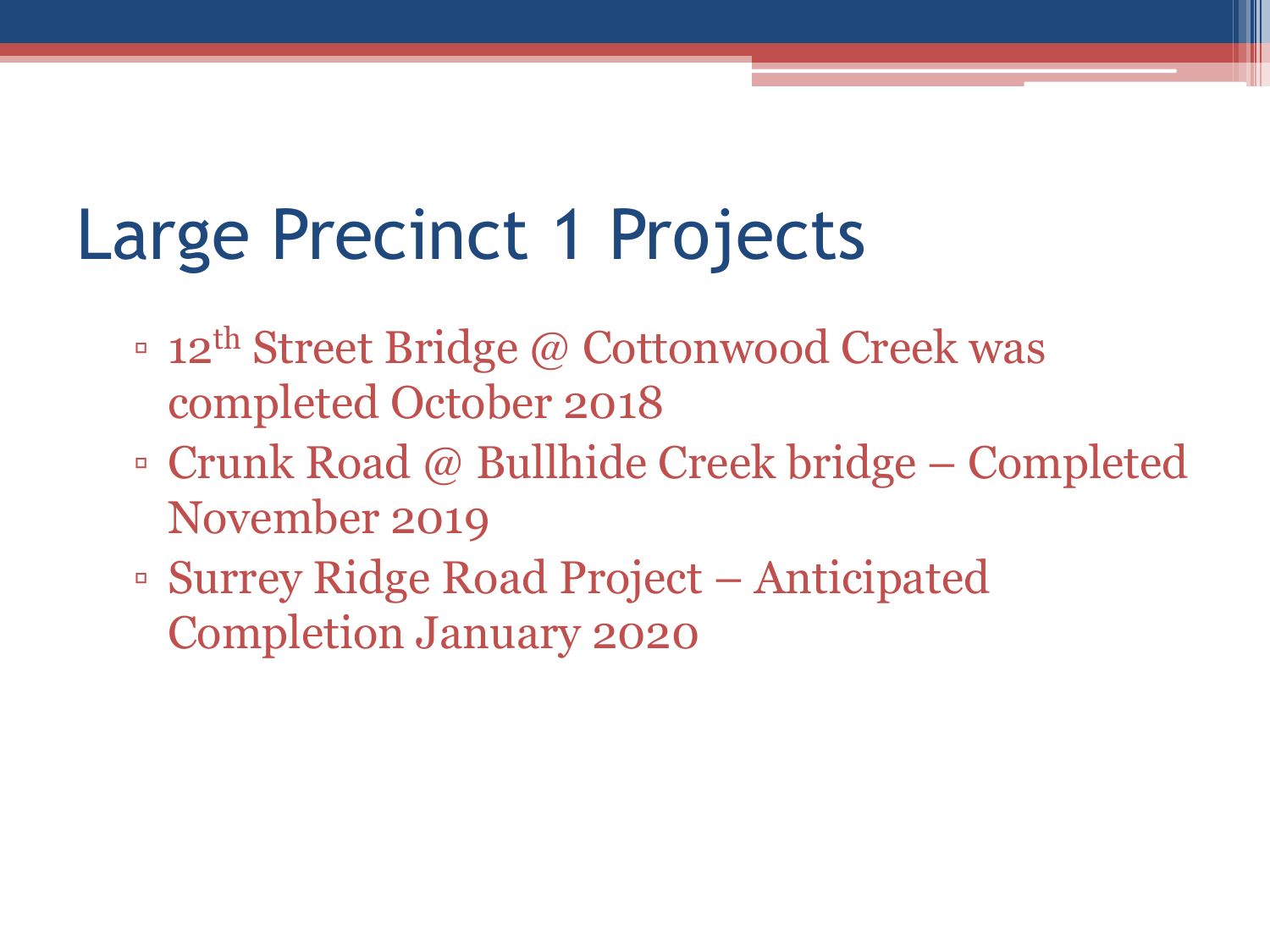### FY 2019 Interlocal Agreements

| City of Robinson – Reclaim & Set-up Rocket Road                                                                                             | \$19,460.00  |
|---------------------------------------------------------------------------------------------------------------------------------------------|--------------|
| Lorena ISD – Reseal Ag Road                                                                                                                 | \$2,320.00   |
| City of Lorena-Reseal 600' of Old Temple                                                                                                    | \$3,860.00   |
| City of Lorena- Set-up and Chip seal 1000' of N. Houston and reseal 2000' Old Temple                                                        | \$13,330.00  |
| City of Lorena-Routine Maintenance Old Temple & Callan Ranch                                                                                | \$500.00     |
| City of Bruceville-Eddy-50 hours of Labor & Equipment for Tree Trimming                                                                     | \$2,250.00   |
| City of Golinda-Patching Farney Road                                                                                                        | \$4,650.00   |
| City of Golinda- Grading on Cotton Street and Dixon Street                                                                                  | \$7,650.00   |
| City of Moody-Reseal Cora Lee & Recliam and chip seal 1 <sup>st</sup> , 3 <sup>rd</sup> , 5 <sup>th</sup> , Ave. F,<br>Kathy Lane & Whitson | \$42,300.00  |
| <b>Total</b>                                                                                                                                | \$<br>96,320 |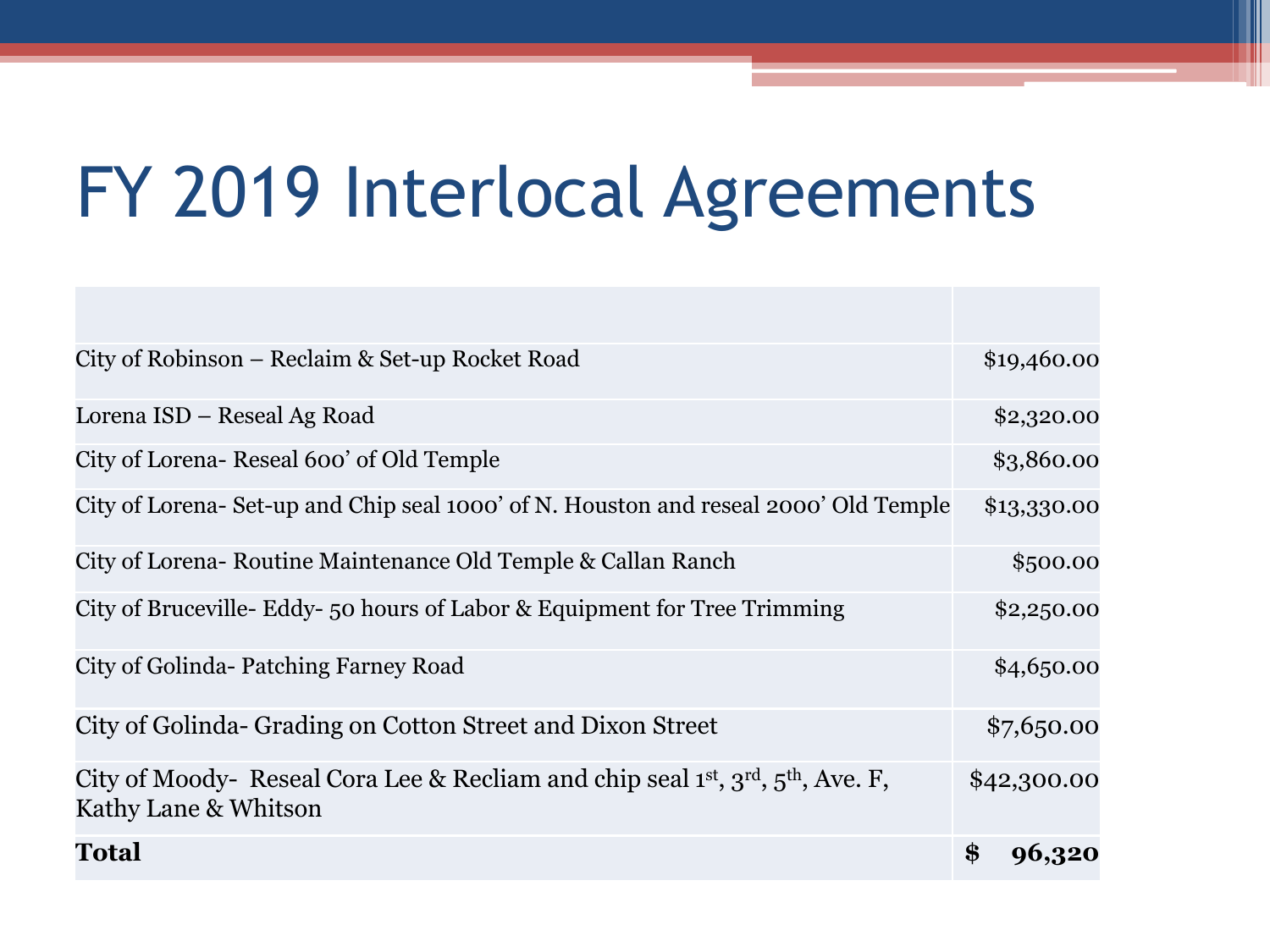## FY 2019 Budget vs. Actuals

| <b>ACCOUNT</b>                     | <b>BUDGET</b>      | <b>EXPENSES</b> | % USED  |
|------------------------------------|--------------------|-----------------|---------|
| <b>Payroll Expenses</b>            | \$<br>1,261,148    | \$1,235,704     | 97.8%   |
| <b>Supplies</b>                    | \$<br>15,000       | \$<br>14,733    | 98.2%   |
|                                    |                    |                 |         |
| <b>Furniture and Equipment</b>     | \$<br>8,200        | \$<br>7,807     | 95.2%   |
| <b>Road Construction Materials</b> | \$<br>1,146,600    | \$<br>1,145,853 | 99.9%   |
| Motor Vehicle Operatg (FOG)        | \$<br>144,189      | \$<br>142,906   | 99.1%   |
| Telephone, Internet, Comp Line     | \$<br>5,000        | \$<br>4,858     | 97.2%   |
| Other Services & Charges           | \$<br>14,000       | \$<br>12,831    | 91.7%   |
| <b>Professional Services</b>       | \$<br>$\mathbf{1}$ | \$              | $0.0\%$ |
| <b>Technical Services</b>          | \$<br>$\mathbf{1}$ | \$              | 0.0%    |
| Repair & Maintenance               | \$<br>158,000      | \$<br>154,458   | 97.8%   |
| Travel Reimb - Off and Emp         | \$<br>7,200        | \$<br>7,200     | 100.0%  |
| <b>Utilities</b>                   | \$<br>10,350       | \$<br>9,961     | 96.2%   |
| <b>Professional Development</b>    | \$<br>8,500        | \$<br>8,105     | 95.3%   |
| Capital Outlay                     | \$<br>325,400      | \$<br>325,290   | 100.0%  |
| Contingencies                      | \$                 | \$              | 100.0%  |
| <b>Total</b>                       | \$<br>3,103,589    | \$3,069,706     | 98.9%   |